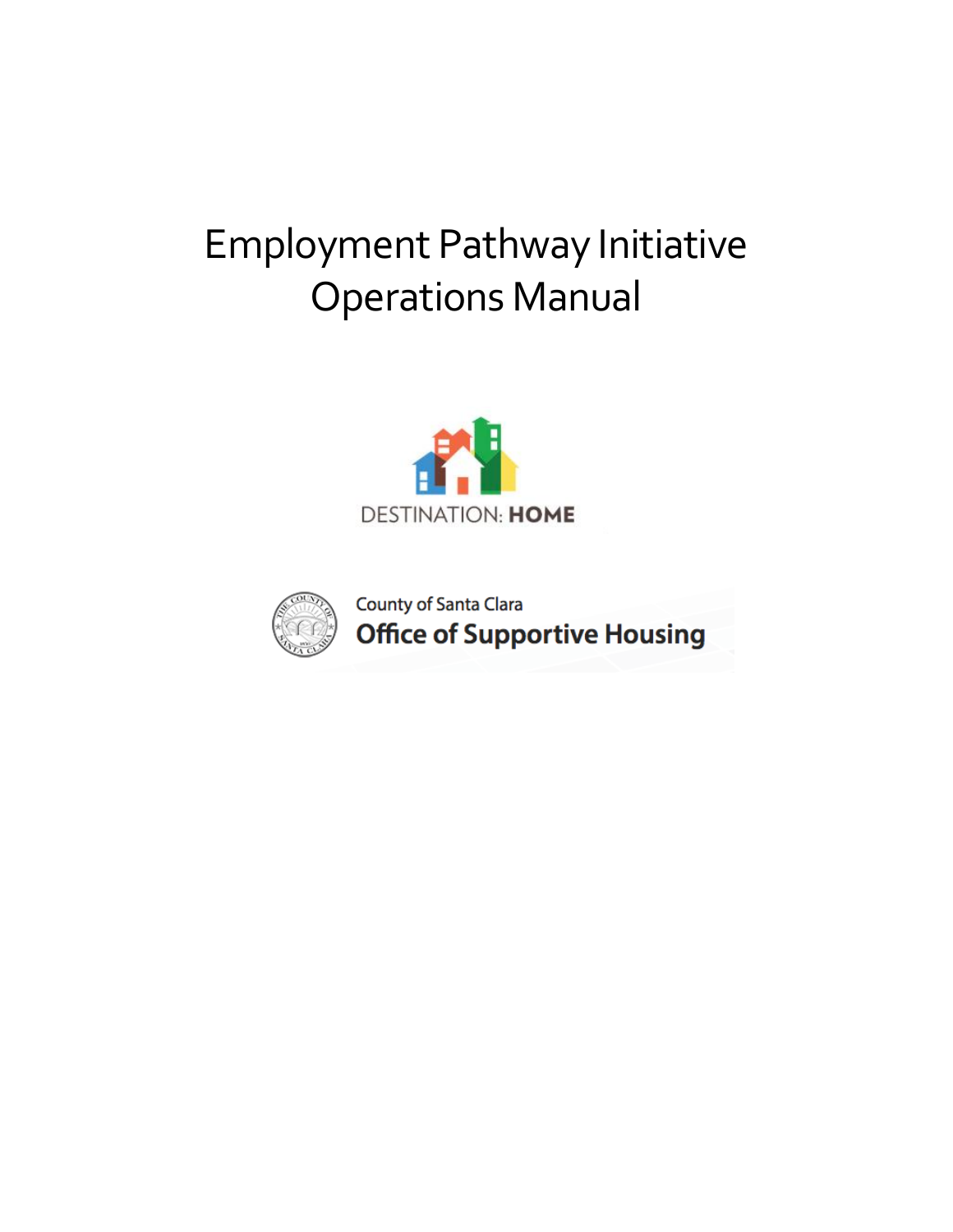# **Table of Contents**

| 1                                                                              |                                                                                                                                                                                                                          |  |  |  |  |
|--------------------------------------------------------------------------------|--------------------------------------------------------------------------------------------------------------------------------------------------------------------------------------------------------------------------|--|--|--|--|
|                                                                                | 1.1<br>1.2<br>1.3<br>1.4<br>1.4.1<br>1.4.2                                                                                                                                                                               |  |  |  |  |
| $\overline{2}$                                                                 |                                                                                                                                                                                                                          |  |  |  |  |
|                                                                                | 2.1<br>2.2<br>2.3                                                                                                                                                                                                        |  |  |  |  |
| $\overline{3}$                                                                 |                                                                                                                                                                                                                          |  |  |  |  |
|                                                                                | REFERRALS FROM RAPID REHOUSING, HOMELESSNESS PREVENTION, AND OTHER SUPPORTIVE HOUSING CASE<br>3.1<br>Steps for Rapid Rehousing and Other Case Managers to Refer and Enroll Individuals in the Employment<br>7.1.1<br>3.2 |  |  |  |  |
| $\overline{4}$                                                                 |                                                                                                                                                                                                                          |  |  |  |  |
|                                                                                | 4.1<br>4.2<br>4.3                                                                                                                                                                                                        |  |  |  |  |
| 5                                                                              |                                                                                                                                                                                                                          |  |  |  |  |
| 6                                                                              |                                                                                                                                                                                                                          |  |  |  |  |
|                                                                                | 6.1                                                                                                                                                                                                                      |  |  |  |  |
| APPENDIX A. EMPLOYMENT PATHWAY INITIATIVE PARTICIPATION AGREEMENT AND JOBTRAIN |                                                                                                                                                                                                                          |  |  |  |  |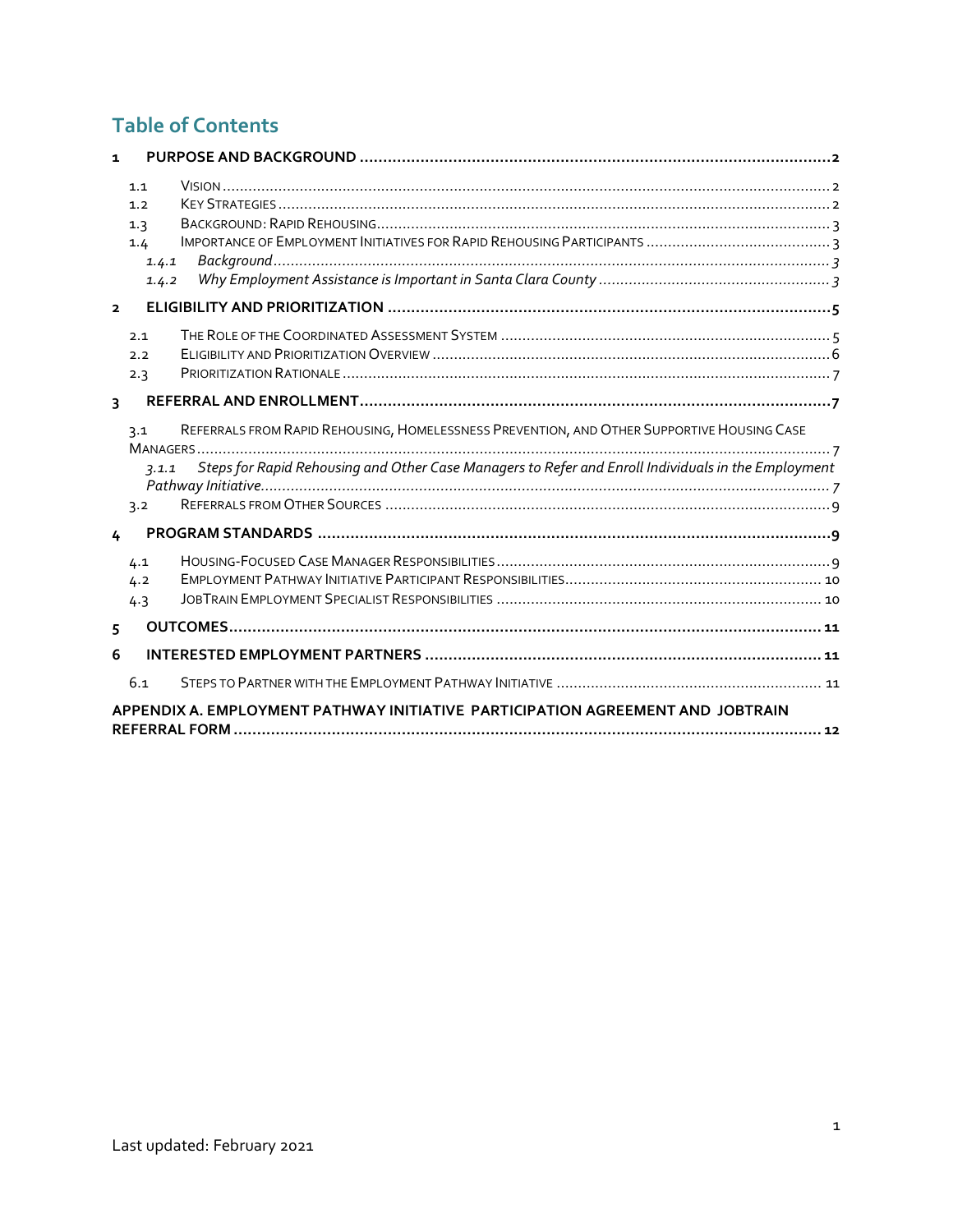# <span id="page-2-0"></span>1 Purpose and Background

### <span id="page-2-1"></span>1.1 Vision

The Employment Pathway Initiative is an employment engagement enterprise developed by [Destination: Home](https://destinationhomesv.org/) and th[e County of Santa Clara Office of Supportive Housing \(OSH\).](https://www.sccgov.org/sites/osh/Pages/home.aspx) This Initiative, which is operated in a collaboration between Destination: Home and JobTrain, seeks to serve participants by developing new pathways to living wage careers that are critical to helping more people achieve long-term housing stability, and ultimately, reducing homelessness in our community.

The Employment Pathway Initiative's objective is to connect individuals and families receiving housing assistance in Santa Clara County with living-wage employment leading to careers in high-growth industries. The Employment Pathway Initiative prioritizes assisting participants enrolled in rapid rehousing and homelessness prevention programs and empowers them to increase their incomes to achieve and sustain long-term housing stability.

### <span id="page-2-2"></span>1.2 Key Strategies

Providing Targeted Employment Assistance

- *Helping Individuals Earn Immediate Income*: While not all recently housed individuals may be prepared for a living-wage employment, the Employment Pathway Initiative helps participants secure part- or full-time jobs that can serve as a critical first step towards self-sufficiency and future employment success.
- *Providing Individuals with Career & Vocational Training*: As individuals start earning income, the Employment Pathway Initiative also helps them build the job skills and training that are necessary to transition into living-wage employment.
- *Connecting Individuals with Living Wage Jobs*: Once individuals fill out their resume with both recent job experience and a robust set of job skills, the Employment Pathway Initiative helps connect them with the type of full-time, living-wage jobs needed to remain stably housed.

Expanding Living Wage Job Opportunities

- *Forging Employment Pathways in Local Government*: Following the model established by the ACE program in San Francisco, the Employment Pathway Initiative is partnering with the City of San Jose and the County of Santa Clara to create a direct pathway for formerly homeless individuals to start a career in public service.
- *Building Bridges to Careers within the Tech Industry*: The Employment Pathway Initiative is working with tech companies to break down barriers to accessing the tremendous job opportunities in the private market.
- *Creating Social Enterprises*: Recognizing the growing need for peer mentors, case managers, and property management as Santa Clara County builds more supportive and deeply affordable housing developments, the Employment Pathway Initiative will pilot the launch of a Property Management social enterprise staffed by formerly homeless individuals.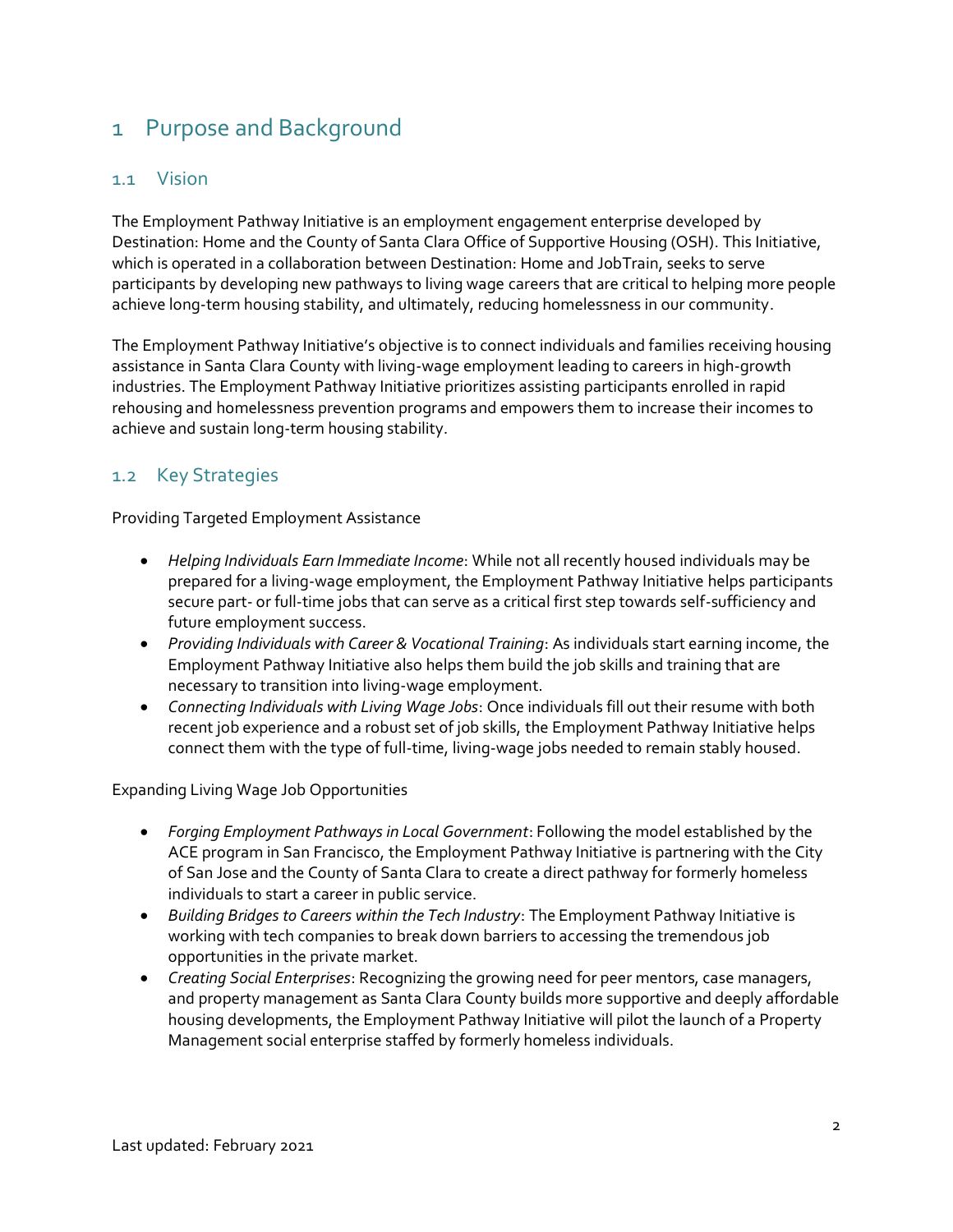# <span id="page-3-0"></span>1.3 Background: Rapid Rehousing

The rapid rehousing framework is built on the idea that the solution to homelessness is housing. Rapid rehousing has three main components:

- 1. Housing Identification
	- Identifying privately owned housing.
- 2. Rent and Move-In Assistance (financial assistance)
	- $\bullet$  Short-term<sup>1</sup> rental subsidies.
- 3. Case Management<sup>2</sup>
	- Income/benefits, education, childcare, health care an[d employment assistance.](https://destinationhomesv.org/destinationwork/)<sup>3</sup>

Rapid rehousing programs help individuals and families to quickly exit homelessness by assisting them in finding and securing housing. The outcome objective of the rapid rehousing intervention is that participants will stabilize in housing with temporary case management and financial assistance, after which they will be able to remain in their unit without assistance.

The Employment Pathway Initiative provides assistance that can be offered through the case management component of the rapid rehousing framework. This initiative is designed to meet the needs of rapid rehousing participants who are seeking to enter the workforce and to increase their income. Employment services are essential to the success of rapid rehousing participants because these services enable participants to increase their income so they can afford market rate rent after temporary financial assistance ends.

# <span id="page-3-1"></span>1.4 Importance of Employment Initiatives for Rapid Rehousing Participants

### <span id="page-3-2"></span>1.4.1 Background

According to a report published by the Heartland Alliance on integrating rapid rehousing and employment, "rapid rehousing has shown great promise in helping people experiencing homelessness move out of shelter and into housing. However, large-scale evaluations show that rapid rehousing as currently implemented generally falls short on helping participants meet their stated employment needs and achieve longer-term housing security—both of which are key to truly ending family homelessness."<sup>4</sup> This is especially true in areas with high market rent and low-vacancy rates.

# <span id="page-3-3"></span>1.4.2 Why Employment Assistance is Important in Santa Clara County

Like many counties, Santa Clara uses rapid rehousing as a tool to quickly remove individuals and families from the experience of homelessness. However, in order for individuals and families to remain

<sup>&</sup>lt;sup>1</sup> The definition of short-term may depend on the climate of the rental market.<br><sup>2</sup> [What is Rapid Rehousing?](https://www.hudexchange.info/resources/documents/Rapid-Re-Housing-Brief.pdf) at pg. 2. Retrieved December 2020:

https://files.hudexchange.info/resources/documents/Rapid-Re-Housing-Brief.pdf<br><sup>3</sup> https://destinationhomesv.org/destinationwork/

<sup>4</sup> [Integrating Rapid Rehousing & Employment](https://www.melvilletrust.org/wp-content/uploads/2017/03/Integrating-Rapid-Re-Housing-and-Employment_Heartland-Alliance.pdf) at pg. 6. Retrieved December 2020: https://melvilletrust.org/wpcontent/uploads/2017/03/Integrating-Rapid-Re-Housing-and-Employment\_Heartland-Alliance.pdf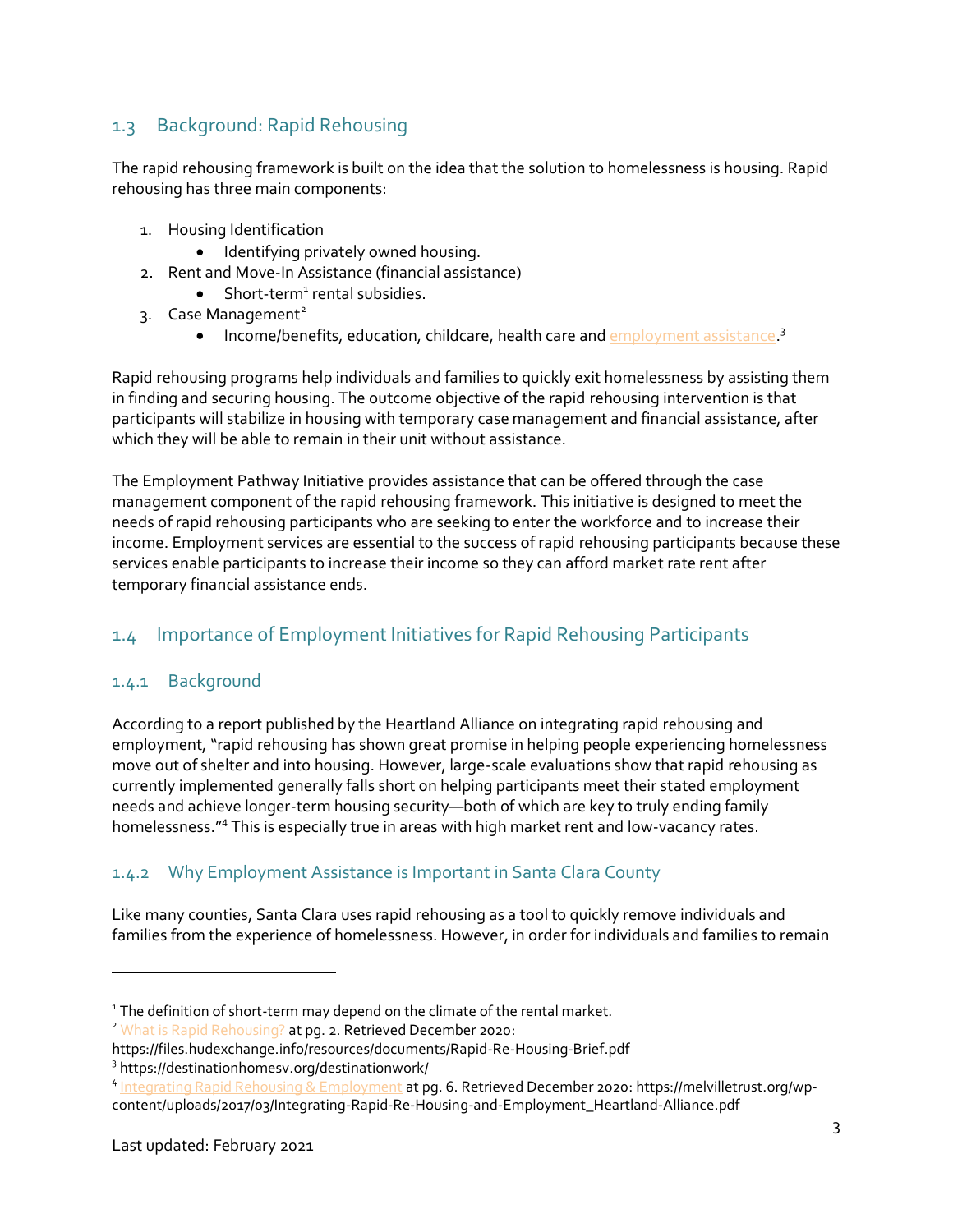housed in the high-market-rent environment of Santa Clara County, additional support is needed to achieve employment and increase income levels.

### *1.4.2.1 Income Levels and Unemployment Rates Individuals Experiencing Homelessness in Santa Clara*

In today's economic climate, it has become increasingly difficult for low-income residents to secure and maintain stable housing. There is no metropolitan area in the country where a minimum wage worker can afford a modest two-bedroom apartment. At the same time, living wage job opportunities remain limited for our poorest and most vulnerable residents, particularly those who are experiencing or have recently exited homelessness.

The 2019 Santa Clara County Homeless Census & Survey showed that the unemployment rate of individuals experiencing homelessness that responded to the survey was 82%. Further, the income level for a majority of unemployed survey respondents was less than \$750 per month while the income level for the majority of employed respondents was less than \$1,099 a month.<sup>5</sup> Only 17% of employed participants in our Supportive Housing System make \$17.50 per hour or more.

|                 | <b>EMPLOYED</b> |      | <b>UNEMPLOYED</b> |      |
|-----------------|-----------------|------|-------------------|------|
|                 | 2017            | 2019 | 2017              | 2019 |
| Less Than \$750 | 61%             | 40%  | 85%               | 75%  |
| \$750-\$1,099   | 14%             | 25%  | 10%               | 16%  |
| \$1,100-\$1,499 | 14%             | 14%  | 4%                | 7%   |
| \$1,500 or More | 12%             | 21%  | 2%                | 2%   |

#### FIGURE 28. MONTHLY INCOME BY EMPLOYMENT STATUS

2017 N=553; 2019 N=1,297

Note: Respondents were challenged by this income question and the low response for employed income is subject to a high margin of error.

### *1.4.2.2 High Market Rents and Low Vacancy Rates*

In the Santa Clara area, during the fourth quarter of 2019, the average rent was \$2,751—\$2,067 for a studio, \$2,475 for a one-bedroom unit, \$3,021 for a two-bedroom unit, and \$3,888 for a three-bedroom unit. The overall rental vacancy rate was estimated at 4.0 percent, but vacancy rates were lower in the more affordable market areas. The South San Jose and East San Jose market areas—where average rents were \$2,305 and \$2,385, respectively, during the fourth quarter of 2019—had apartment vacancy rates of 3.5 percent and 2.6 percent, respectively, which were among the lowest in the region.<sup>6</sup>

<sup>5</sup> [2019 Santa Clara County Homeless Census & Survey](https://www.sccgov.org/sites/osh/ContinuumofCare/ReportsandPublications/Documents/2015%20Santa%20Clara%20County%20Homeless%20Census%20and%20Survey/2019%20SCC%20Homeless%20Census%20and%20Survey%20Report.pdf) at pg. 27-28. Retrieved December 2020:

https://www.sccgov.org/sites/osh/ContinuumofCare/ReportsandPublications/Documents/2015%20Santa%20Clar a%20County%20Homeless%20Census%20and%20Survey/2019%20SCC%20Homeless%20Census%20and%20S urvey%20Report.pdf

<sup>6</sup> [San Jose-Sunnyvale-Santa Clara Comprehensive Housing Market Analysis Jan. 2020](https://www.huduser.gov/portal/publications/pdf/SanJose-Sunnyvale-SantaClaraCA-CHMA-20.pdf) - HUD Study at pg. 18-19. Retrieved December 2020: https://www.huduser.gov/portal/publications/pdf/SanJose-Sunnyvale-SantaClaraCA-CHMA-20.pdf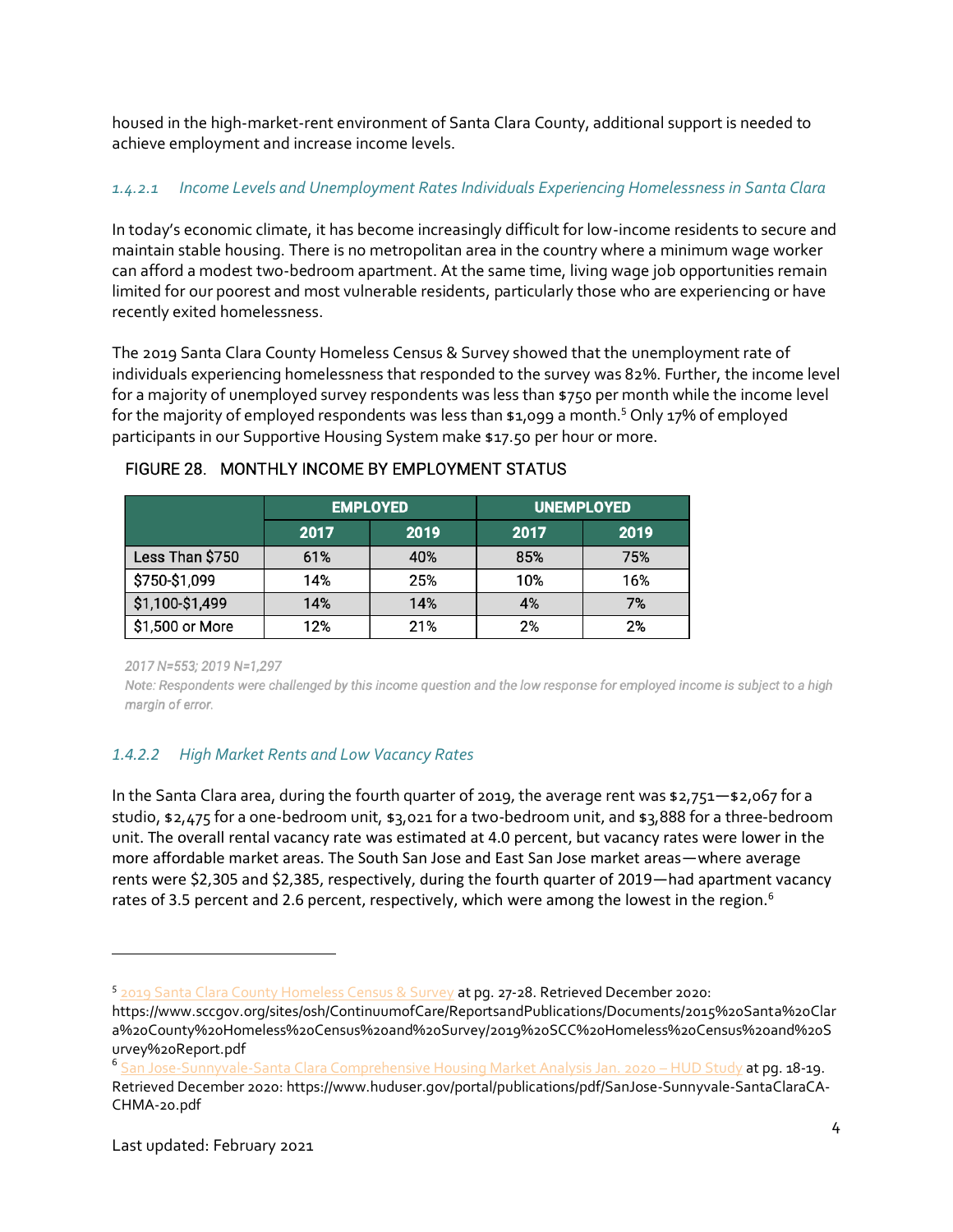#### *1.4.2.3 Closing the Gap Between Low Incomes and High Market Rents*

The numbers above show the large disparity between what individuals experiencing homelessness are earning, and the high cost of rent and low vacancy rate in Santa Clara County. The Employment Pathway Initiative strives to pair interested individuals with opportunities to increase their income so they can afford market-rate rent following the expiration of the time-limited financial assistance they receive through rapid rehousing or homelessness prevention programs.

The 2019 Santa Clara County Homeless Census & Survey encouragingly shows that the majority of unemployed individuals experiencing homelessness surveyed want to and are able to work. Of the survey respondents, 74% were able to work and a majority were interested in and actively seeking work opportunities.<sup>7</sup> The Employment Pathway Initiative is designed to give these willing individuals an opportunity to succeed in finding and retaining employment.

# <span id="page-5-0"></span>2 Eligibility and Prioritization

# <span id="page-5-1"></span>2.1 The Role of the Coordinated Assessment System

Since December of 2015 all referrals to permanent housing programs within the Continuum of Care (including permanent supportive housing and rapid rehousing) have been made through the coordinated assessment system. See [SCC Coordinated Assessment](https://www.sccgov.org/sites/osh/ContinuumofCare/coordinated-assessment/Pages/home.aspx). <sup>8</sup>



#### **Coordinated Assessment Process**

<sup>7</sup> [2019 Santa Clara County Homeless Census & Survey](https://www.sccgov.org/sites/osh/ContinuumofCare/ReportsandPublications/Documents/2015%20Santa%20Clara%20County%20Homeless%20Census%20and%20Survey/2019%20SCC%20Homeless%20Census%20and%20Survey%20Report.pdf) at pg. 27. Retrieved December 2020:

https://www.sccgov.org/sites/osh/ContinuumofCare/ReportsandPublications/Documents/2015%20Santa%20Clar a%20County%20Homeless%20Census%20and%20Survey/2019%20SCC%20Homeless%20Census%20and%20S urvey%20Report.pdf

<sup>8</sup> https://www.sccgov.org/sites/osh/ContinuumofCare/coordinated-assessment/Pages/home.aspx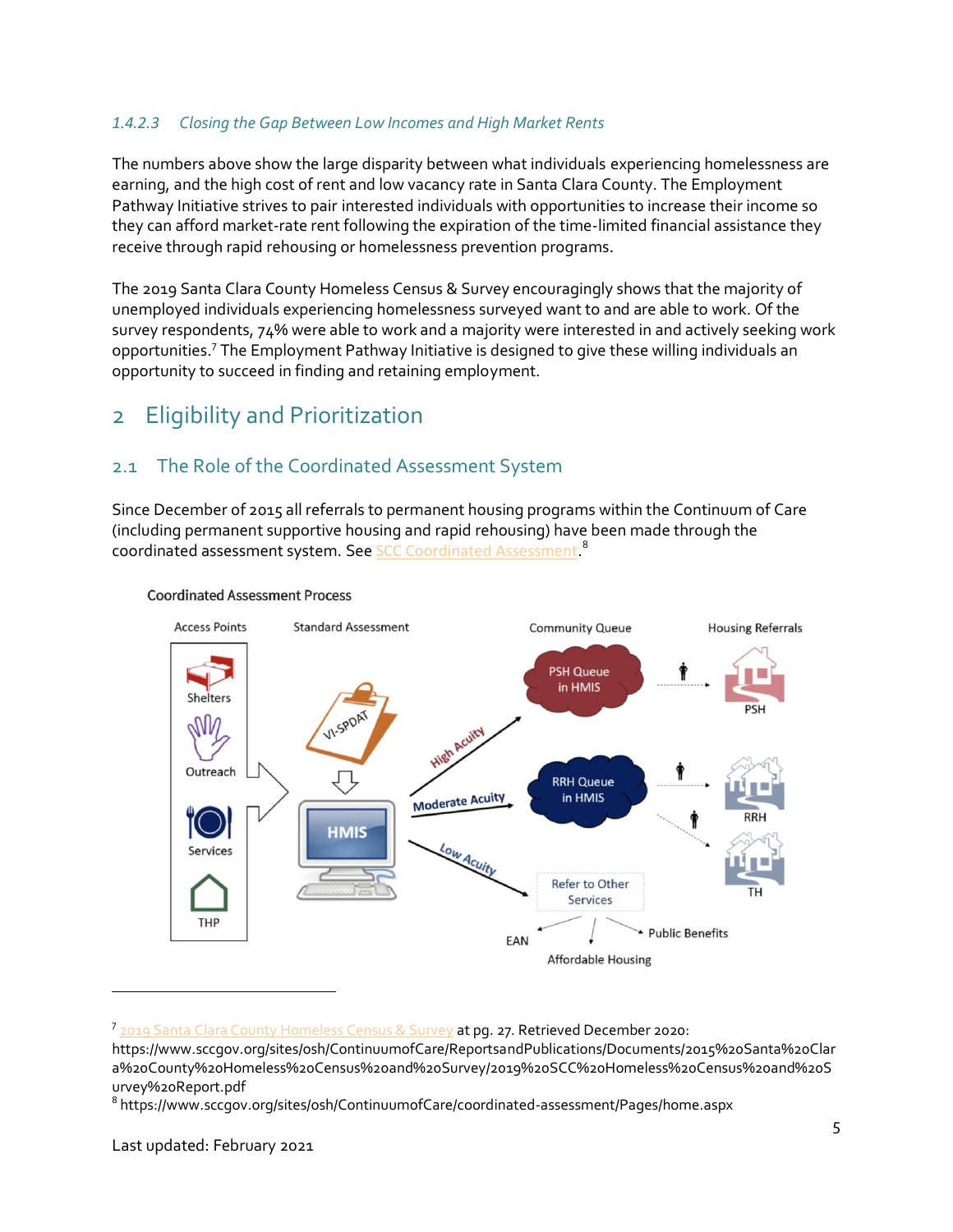Whether an individual or family qualifies for housing services is determined through the following process:

- 1. Households experiencing homelessness enter the coordinated assessment system through the [Santa Clara Access Points.](http://scc.hmis.cc/participating-agencies/)<sup>9</sup>
- 2. A standard assessment called the Vulnerability Index Service Prioritization Decision Assistance Tool (VI-SPDAT) is administered to all households experiencing homelessness and seeking services.
- 3. Based on the range in which they score on the VI-SPDAT, households are then matched to appropriate interventions (i.e., permanent supportive housing, rapid rehousing, transitional housing, or no housing intervention at this time).
- 4. All households with current VI-SPDATs in the housing intervention score range are placed into the community queue.
- 5. Within each score range, households with the highest scores are prioritized for housing referrals.
- 6. Housing programs notify OSH when a vacancy becomes available and households in the queue are matched with the available opening.
- 7. The housing program receiving the referral confirms the eligibility of a household and enrolls them.

# <span id="page-6-0"></span>2.2 Eligibility and Prioritization Overview

There are several categories of individuals receiving housing assistance that are eligible for the services offered through the Employment Pathway Initiative. Applicants must be willing to commit to employment as a path toward housing stability. Applicants are prioritized for services as follows:

- i. Rapid rehousing participants, including those who are currently housed and receiving case management services and those who are in the housing search process;
- ii. Homelessness prevention program participants and persons who are on the Coordinated Assessment System rapid rehousing community queue that are willing to secure temporary sleeping arrangements at an emergency shelter or elsewhere while they participate in an employment or employment training program;
- iii. Households in emergency shelters, transitional housing, those who are literally homeless, and those who are currently enrolled in or awaiting permanent supportive housing but are a low priority for placement will also be considered if funds are available. However, these individuals must be willing to secure temporary sleeping arrangements at an emergency shelter or elsewhere while they participate in an employment or employment training program.

<sup>&</sup>lt;sup>9</sup> http://scc.hmis.cc/participating-agencies/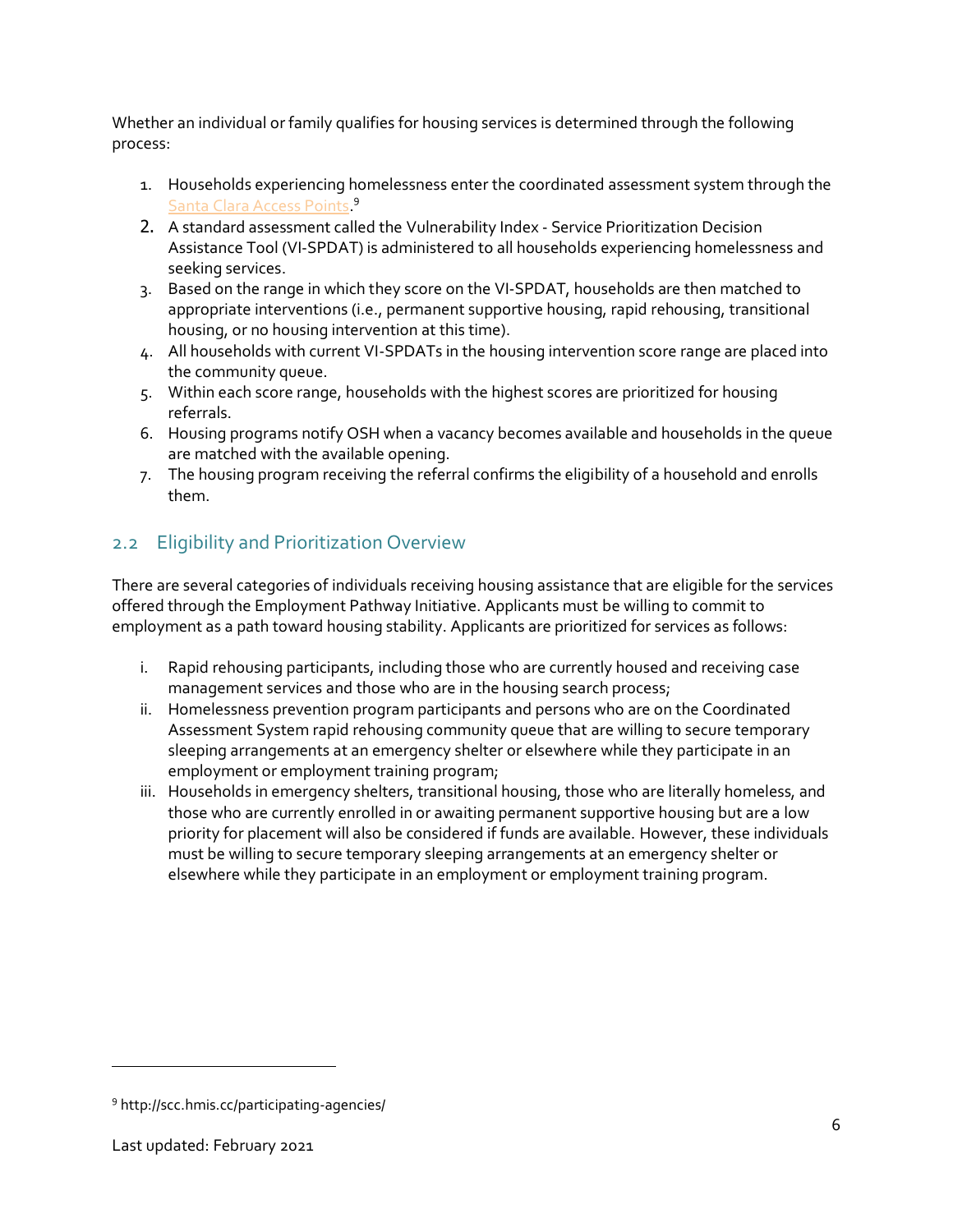### <span id="page-7-0"></span>2.3 Prioritization Rationale

Currently housed rapid rehousing participants receiving case management services and homelessness prevention program participants will be given the highest priority for services provided through the Employment Pathway Initiative because it is more feasible for an individual to dedicate energy to finding and sustaining employment when their housing needs are met. However, if additional funds are available, other individuals receiving housing assistance and seeking employment opportunities will be considered.

# <span id="page-7-1"></span>3 Referral and Enrollment

# <span id="page-7-2"></span>3.1 Referrals from Rapid Rehousing, Homelessness Prevention, and Other Supportive Housing Case Managers

Once a housing-focused case manager begins working with an individual (whether that person has been housed or is awaiting housing) they can be referred to the Employment Pathway Initiative. Referrals may also be made by homelessness prevention and other supportive housing case managers – however, please note the eligibility and prioritization guidance and rationale above.

It takes time to secure employment and rapid rehousing subsidies are time-limited. The earlier an unemployed or underemployed individual can be informed about the opportunities available to them, the higher the chances of successful outcomes.

### <span id="page-7-3"></span>3.1.1 Steps for Rapid Rehousing and Other Case Managers to Refer and Enroll Individuals in the Employment Pathway Initiative

#### **1. Introduce the program.**

- $\triangleright$  JobTrain provides employment support and career pathway training to anyone considered low-income. With a track record of over 55 years, JobTrain has mastered strategies in providing workforce development programs, services and supports for the communities they serve.
- ➢ Note that employment is the goal of the program as opposed to a guarantee. *See Section [5. Outcomes.](#page-11-0)*
- **2. Have a direct conversation with the individual to ensure that they are ready to begin a training, enter the workforce, and/or increase their income to be able to afford rent and basic expenses after temporary financial assistance ends.** 
	- ➢ Individuals who are either unemployed or underemployed (working less than 30 hours a week or earning less than \$17.50 per hour) and are willing to commit to employment as a path toward housing stability are encouraged to participate in the Employment Pathway Initiative.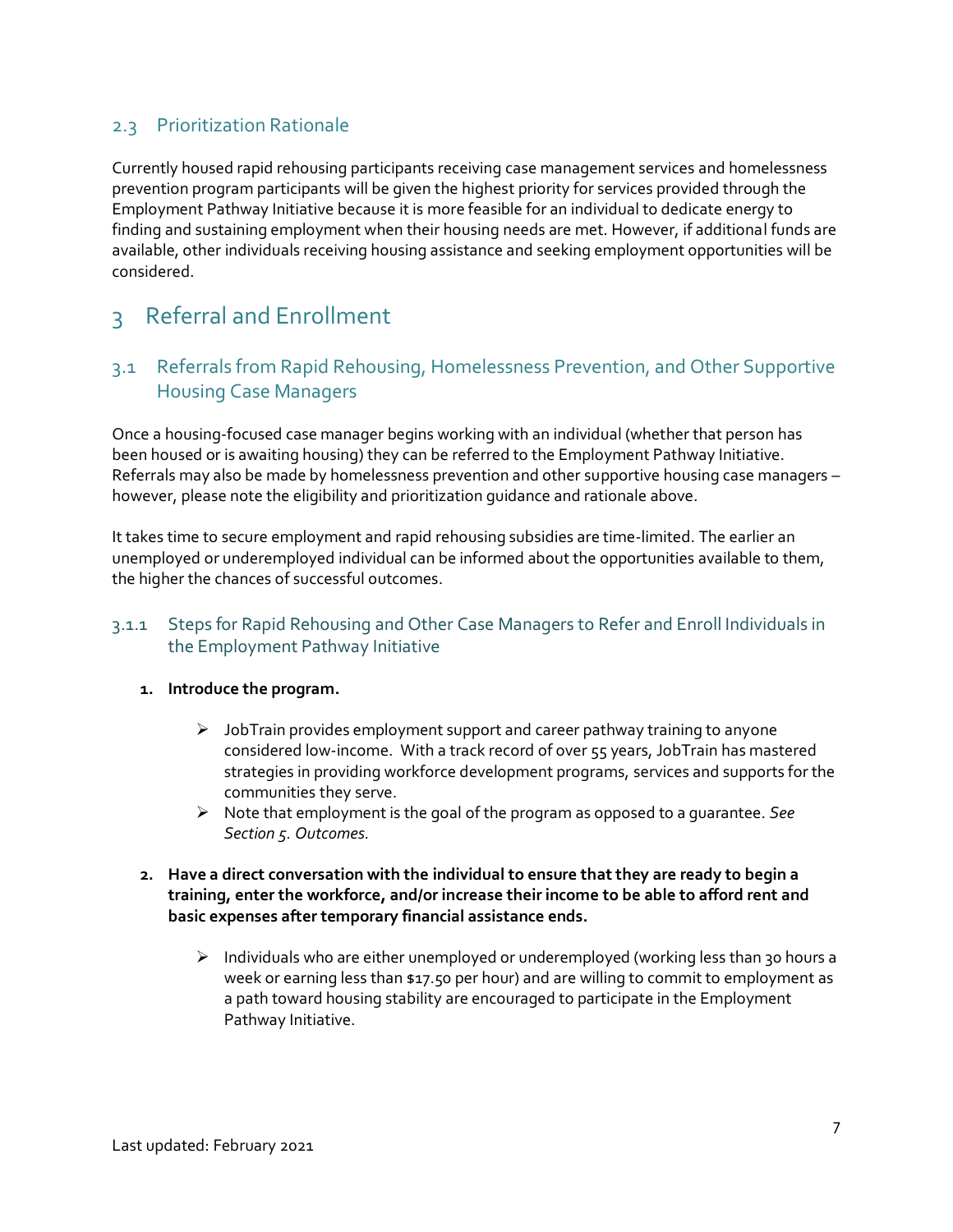- **3. Support the individual in obtaining [documents that establish identity and employment](https://www.uscis.gov/i-9-central/form-i-9-acceptable-documents)  [authorization.](https://www.uscis.gov/i-9-central/form-i-9-acceptable-documents) 10**
	- $\triangleright$  A document that establishes identity may be a driver's license/government ID, school ID with photograph, voter registration card, or a U.S. military card or draft record, among others.
	- ➢ A document that establishes employment authorization may be a U.S. Social Security account number card that is unrestricted or a birth certificate, among others.
	- ➢ The housing-focused case manager should notify JobTrain if there are challenges in securing this documentation to receive assistance.
- *4.* **Complete the JobTrain Referral Form.** Se[e](#page-13-1)
- *[5.](#page-13-1) [6.](#page-13-1)*
- **7.** *[Appendix A. Employment Pathway Initiative](#page-13-1) [Participation Agreement](#page-13-1) and JobTrain [Referral Form.](#page-13-1)*
	- $\triangleright$  Submit the completed form to:

Kenya Rawls Regional Director of Employment and Training Programs JobTrain (650) 796-1838 [krawls@jobtrainworks.org](mailto:krawls@jobtrainworks.org)

- ➢ A referral form should never be sent without the individual's awareness.
- $\triangleright$  The individual and the housing-focused case manager will receive a welcome email within three business days of submitting the Referral Form. The email will confirm that JobTrain received the Referral Form and indicate that a JobTrain employment specialist will follow up with them.

### **8. Schedule a three-way meeting with the JobTrain employment specialist and the individual to gather additional information and to begin constructing their Individualized Employment Plan (IEP).**

- $\triangleright$  The meeting will focus on program goals and services, partner roles, and timelines, which will be documented in the IEP.
- ➢ The housing-focused case manager should work with the JobTrain employment specialist to support in supporting the individual in resolving barriers to employment.

<sup>&</sup>lt;sup>10</sup> https://www.uscis.gov/i-9-central/form-i-9-acceptable-documents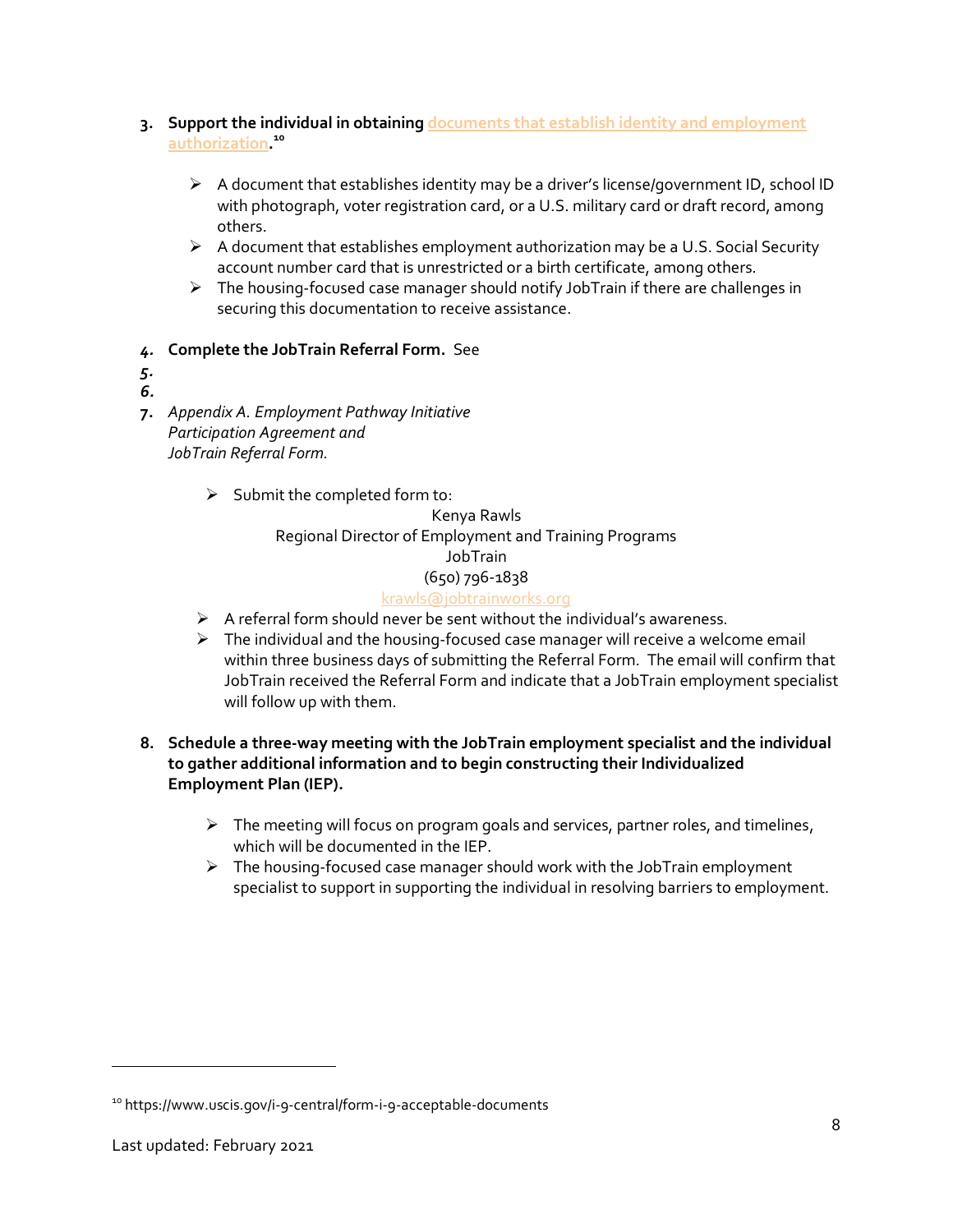### <span id="page-9-0"></span>3.2 Referrals from Other Sources

For all other parties wishing to refer individuals to services available through the Employment Pathway Initiative, if the individual is already in rapid rehousing, an emergency shelter, transitional housing, is enrolled in homelessness prevention, or is awaiting placement in permanent supportive housing, please contact:

#### Kenya Rawls Regional Director of Employment and Training Programs JobTrain (650) 796-1838 [krawls@jobtrainworks.org](mailto:krawls@jobtrainworks.org)

If the individual is experiencing homelessness and not currently awaiting housing placement, please offer them thi[s List of Santa Clara Access Points](http://scc.hmis.cc/participating-agencies/)<sup>11</sup> so they can access Santa Clara County's coordinated assessment system and have their eligibility for housing and other services assessed.

# <span id="page-9-1"></span>4 Program Standards

# <span id="page-9-2"></span>4.1 Housing-Focused Case Manager Responsibilities

The housing-focused case manager's required responsibilities include:

- ➢ Supporting the individual in obtaining [documents that establish identity and employment](https://www.uscis.gov/i-9-central/form-i-9-acceptable-documents)  [authorization.](https://www.uscis.gov/i-9-central/form-i-9-acceptable-documents)<sup>12</sup>
	- $\circ$  A document that establishes identity may be a driver's license/government ID, school ID with photograph, voter registration card, or a U.S. military card or draft record, among others.
	- o A document that establishes employment authorization may be a U.S. Social Security account number card that is unrestricted or a birth certificate, among others.
- ➢ Connecting with the JobTrain employment specialist to discuss the requirements for the employment or employment training program in which the individual wishes to participate.
- ➢ Scheduling the initial meeting with the JobTrain employment specialist and the individual to gather additional information and to begin constructing their Individualized Employment Plan (IEP).
- ➢ Making sure the individual understands their responsibilities to both the Employment Pathway Initiative and the employment or employment training program in which they enroll.
- ➢ Completing and submitting to JobTrain the *[Appendix A. Employment Pathway Initiative](#page-13-0) [Participation Agreement](#page-13-0) and JobTrain [Referral Form](#page-13-0)*.
- $\triangleright$  Continuing all housing stability services with the participant after enrollment in the Employment Pathway Initiative program.

<sup>11</sup> http://scc.hmis.cc/participating-agencies/

<sup>12</sup> https://www.uscis.gov/i-9-central/form-i-9-acceptable-documents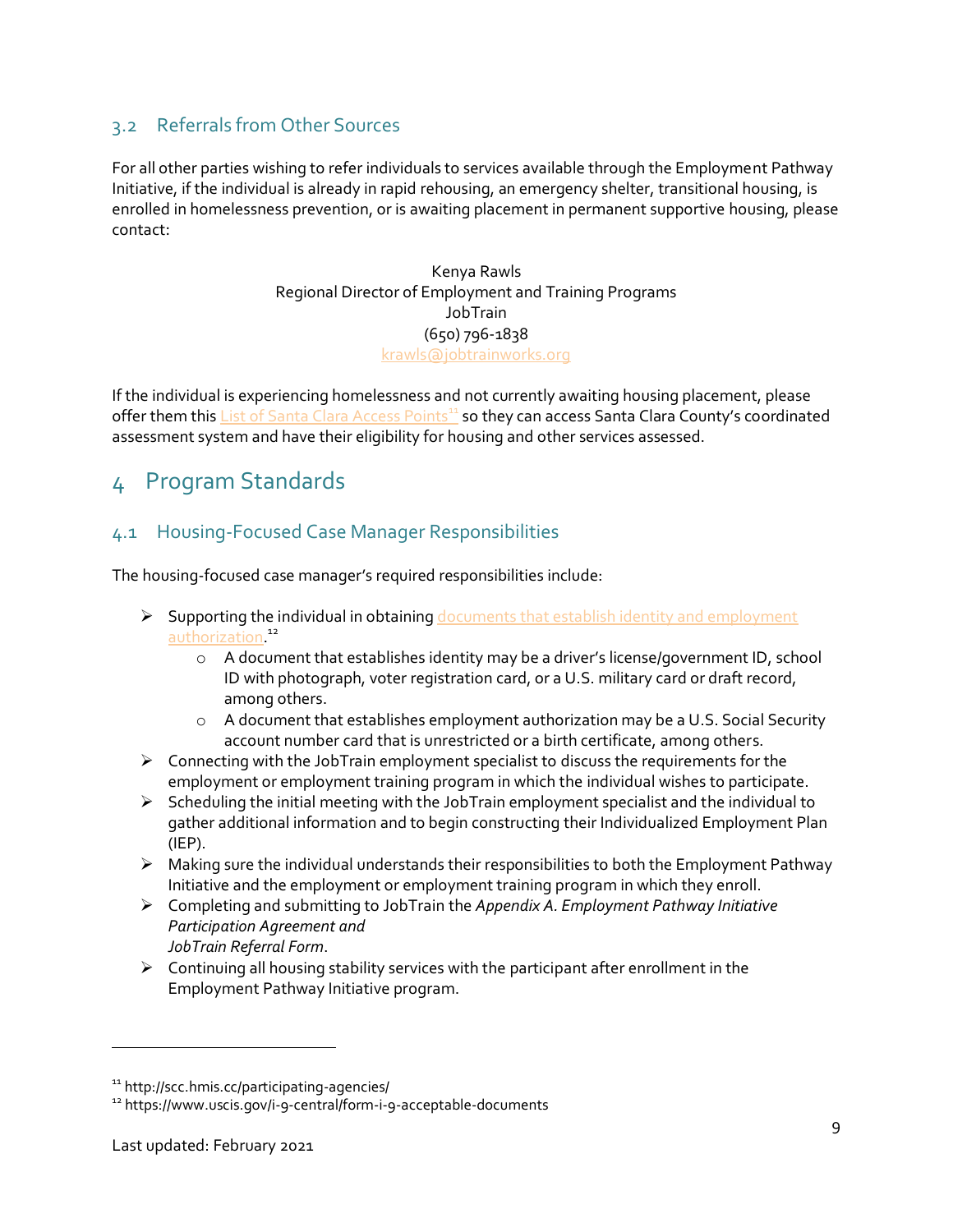- $\triangleright$  Maintaining an ongoing case conferencing relationship by checking in with the JobTrain employment specialist at least monthly to ensure continuity and intensive, wrap-around support. Please email or call as appropriate depending on the participant's situation and maintain records of check-ins in HMIS case notes.
- ➢ Notifying the JobTrain employment specialist regarding any life-changing events or circumstances that may impact the participant's employment pathway, including but not limited to anticipated discontinuation of rental assistance or risk of losing housing.

Housing-focused case managers are encouraged to:

- $\triangleright$  Attend bimonthly Employment Pathway Initiative meetings (see CoC calendar<sup>13</sup>) to meet with JobTrain employment specialists and obtain program updates.
- $\triangleright$  Join the Employment Pathway Initiative listserv by sending a request to:

Kenya Rawls Regional Director of Employment and Training Programs JobTrain (650) 796-1838 [krawls@jobtrainworks.org](mailto:krawls@jobtrainworks.org)

# <span id="page-10-0"></span>4.2 Employment Pathway Initiative Participant Responsibilities

The responsibilities of Employment Pathway Initiative participants are outlined in Appendix A. They include:

- $\triangleright$  Understanding the rules of the employment or employment training program in which the participant participates.
- $\triangleright$  Making a good-faith effort to follow these rules.
- ➢ Communicating regularly with the housing-focused case manager.
- $\triangleright$  Communicating regularly with the JobTrain employment specialist.
- $\triangleright$  Keeping contact information up to date.
- ➢ Contacting both the housing-focused case manager and JobTrain employment specialist if there is a problem.
- $\triangleright$  Giving a best effort in the employment or employment training program as part of an ongoing solution to end their experience of homelessness.
- ➢ Understanding that, as a participant in the Employment Pathway Initiative, they are working towards increasing their income so that they can support themselves and remain on the path to housing stability.

# <span id="page-10-1"></span>4.3 JobTrain Employment Specialist Responsibilities

The JobTrain employment specialist's required responsibilities include:

- $\triangleright$  Confirming the eligibility of the individual for the Employment Pathway Initiative.
- $\triangleright$  Supporting the participant as they make the transition into employment.

<sup>&</sup>lt;sup>13</sup> https://www.sccgov.org/sites/osh/continuumofcare/osh-events/pages/home.aspx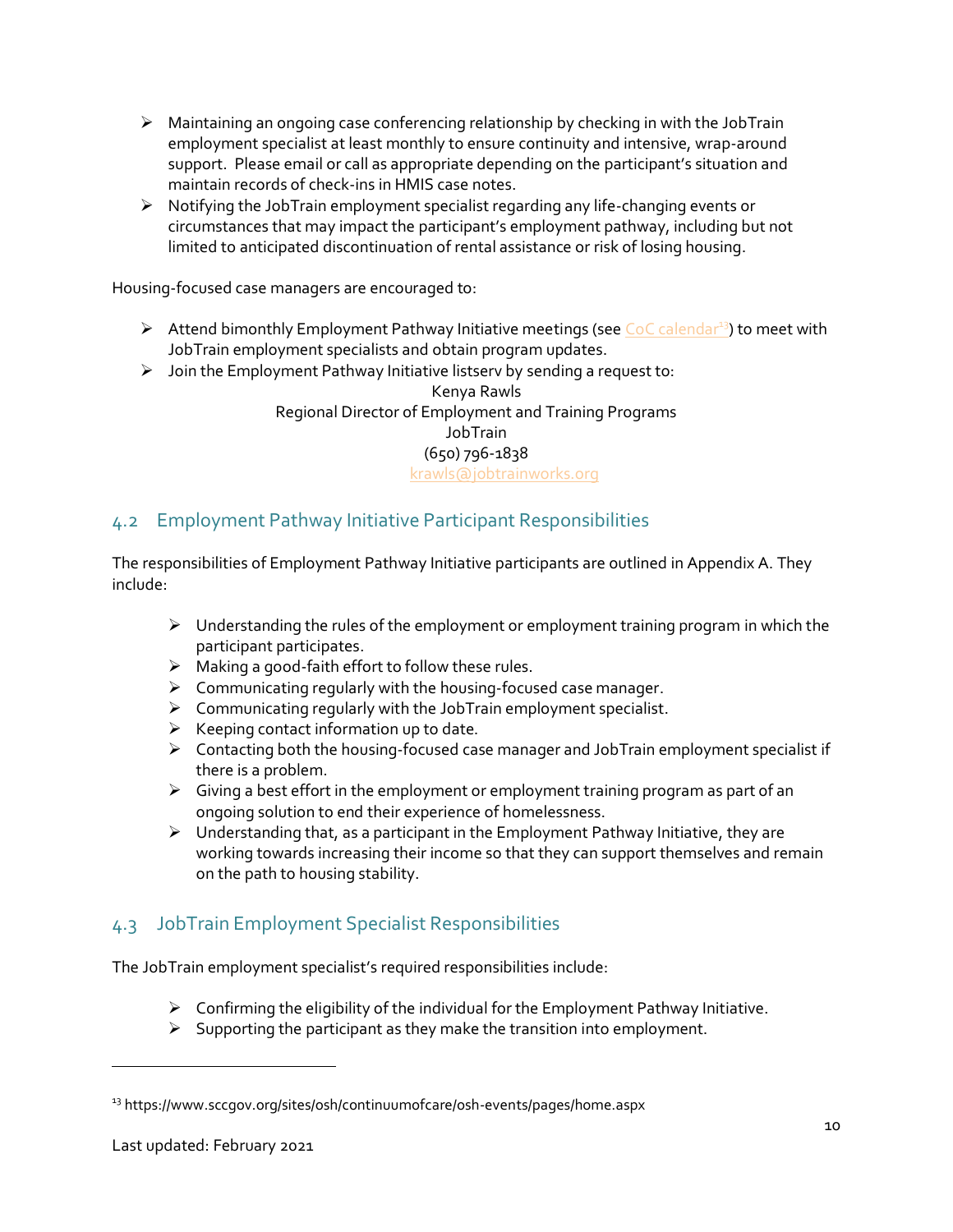- $\triangleright$  Clearly communicating the rules and requirements of the employment or employment training program to both housing-focused case managers and participants.
- $\triangleright$  Providing supportive services to assist participants in retaining their employment for up to 12 months after they have been hired.
- ➢ Working with housing-focused case managers and participants to resolve and problems that arise during employment or employment training.
- ➢ Maintaining timely and accurate HMIS data related to employment outcomes specified in contracts.

# <span id="page-11-0"></span>5 Outcomes

Destination: Home will track the outcomes of this Initiative over time. Outcome targets for 2021 are as follows:



# <span id="page-11-1"></span>6 Interested Employment Partners

# <span id="page-11-2"></span>6.1 Steps to Partner with the Employment Pathway Initiative

If you are a private employer or non-profit entity interested in partnering with the Employment Pathway Initiative to provide employment opportunities and/or training to low-income individuals and increase your organization's earning potential, please contact:

> Kenya Rawls Regional Director of Employment and Training Programs JobTrain (650) 796-1838 [krawls@jobtrainworks.org](mailto:krawls@jobtrainworks.org)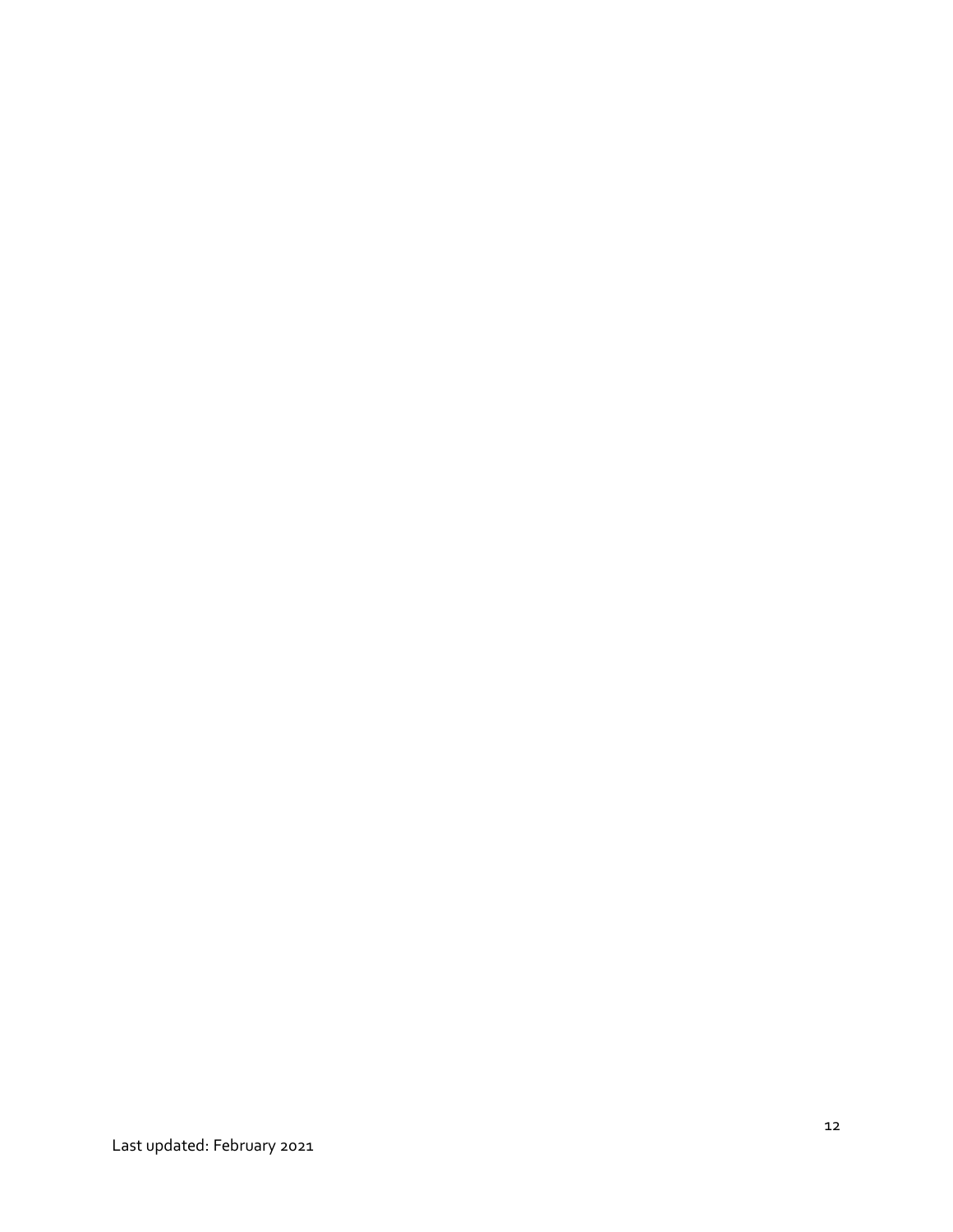<span id="page-13-1"></span><span id="page-13-0"></span>Appendix A. Employment Pathway Initiative Participation Agreement and JobTrain Referral Form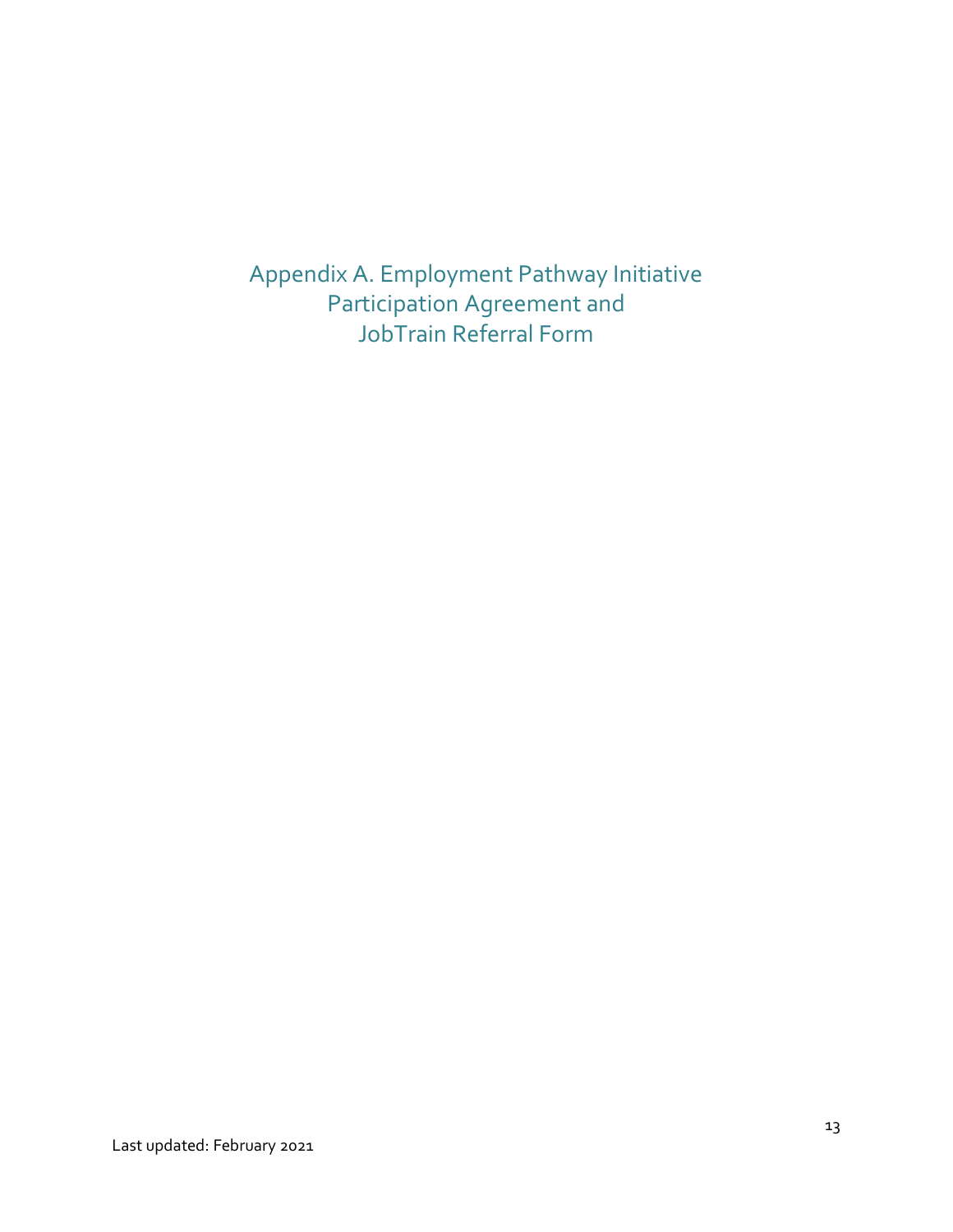





**Rapid Employment Program Submit Referral to krawls@jobtrainworks.org**

| <b>Client Name:</b>                                                                      |                                                                                                                              |
|------------------------------------------------------------------------------------------|------------------------------------------------------------------------------------------------------------------------------|
|                                                                                          |                                                                                                                              |
| <b>Address:</b>                                                                          |                                                                                                                              |
| HMIS #:                                                                                  |                                                                                                                              |
| <b>Phone:</b>                                                                            |                                                                                                                              |
| Email:                                                                                   |                                                                                                                              |
| Date of Birth:                                                                           |                                                                                                                              |
| <b>Exit Date:</b>                                                                        |                                                                                                                              |
|                                                                                          | <b>Current Employment Status (Circle All that Apply):</b><br> *Unemployed    *Employed (Full Time)                           |
|                                                                                          | *Employed (Part-Time)   *Intern/Extern   *Student  <br>*Retired   Other                                                      |
|                                                                                          | Employment Barriers (Circle All that Apply):    *Excused Absences Needed (Medical/Legal/Other)                               |
|                                                                                          | *Medical Condition (short or long)   *Dependent Adult/Child Care Assistance   *Legal/Expungement Assistance                  |
| *Housing Navigation Needed                                                               | *Domestic Violence Assistance Fchild Welfare Service (CPS) Navigation                                                        |
|                                                                                          | *Wellness Assistance    *Disability (Learning)    *No GED/HSD<br>*ESL Assistance                                             |
| *Substance Abuse Navigation                                                              | Other                                                                                                                        |
|                                                                                          | (Add Comments Below)<br>Do you have reliable transportation during program hours (Flexible)?<br><b>Yes</b><br>N <sub>0</sub> |
| No<br>Yes<br>V                                                                           | $N/A-$<br><b>Additional Employment Barrier Information:</b>                                                                  |
| <b>Employment Needs (Circle):</b><br>*Retired<br><b>Top 3 Employment Interest:</b><br>1. | *Employed (Full Time) Part-Time Employed Student<br><sup>*</sup> Intern                                                      |
| 3.                                                                                       | ALL ADDITIONAL COMMENTS (please discuss any additional information as required or needed):                                   |